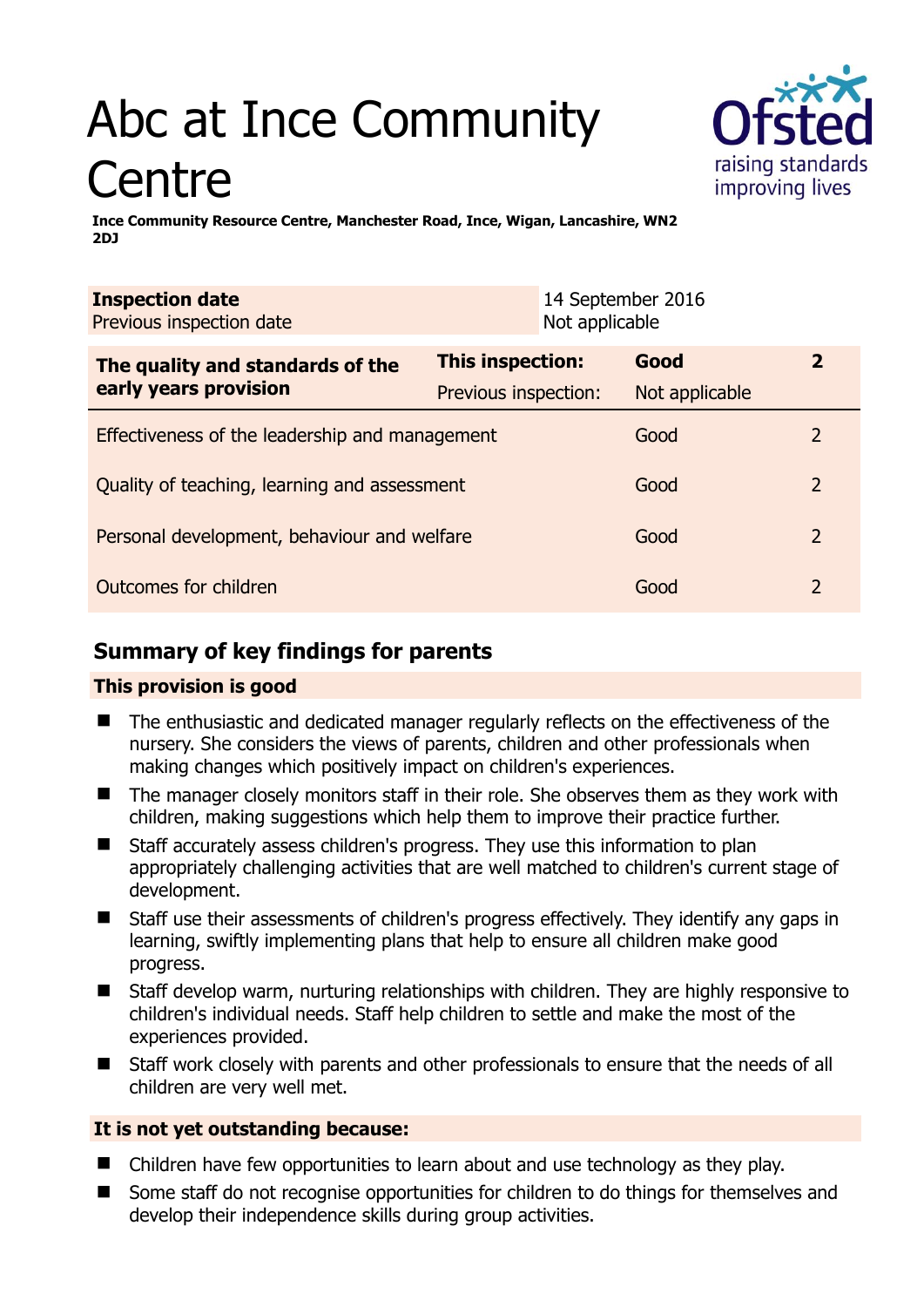## **What the setting needs to do to improve further**

#### **To further improve the quality of the early years provision the provider should:**

- **P** provide more opportunities for children to use and develop their understanding of technology
- support all staff in making the most of opportunities for children to develop their independence skills further and do things for themselves.

## **Inspection activities**

- The inspector observed the quality of teaching during activities indoors and outdoors and assessed the impact this has on children's learning.
- The inspector completed a joint observation with the nursery manager.
- The inspector held a meeting with the nursery manager and provider. She looked at relevant documentation, such as the nursery's self-evaluation and evidence of the suitability of staff working in the nursery.
- The inspector spoke to a number of parents during the inspection and took account of their views.

**Inspector**  Denise Farrington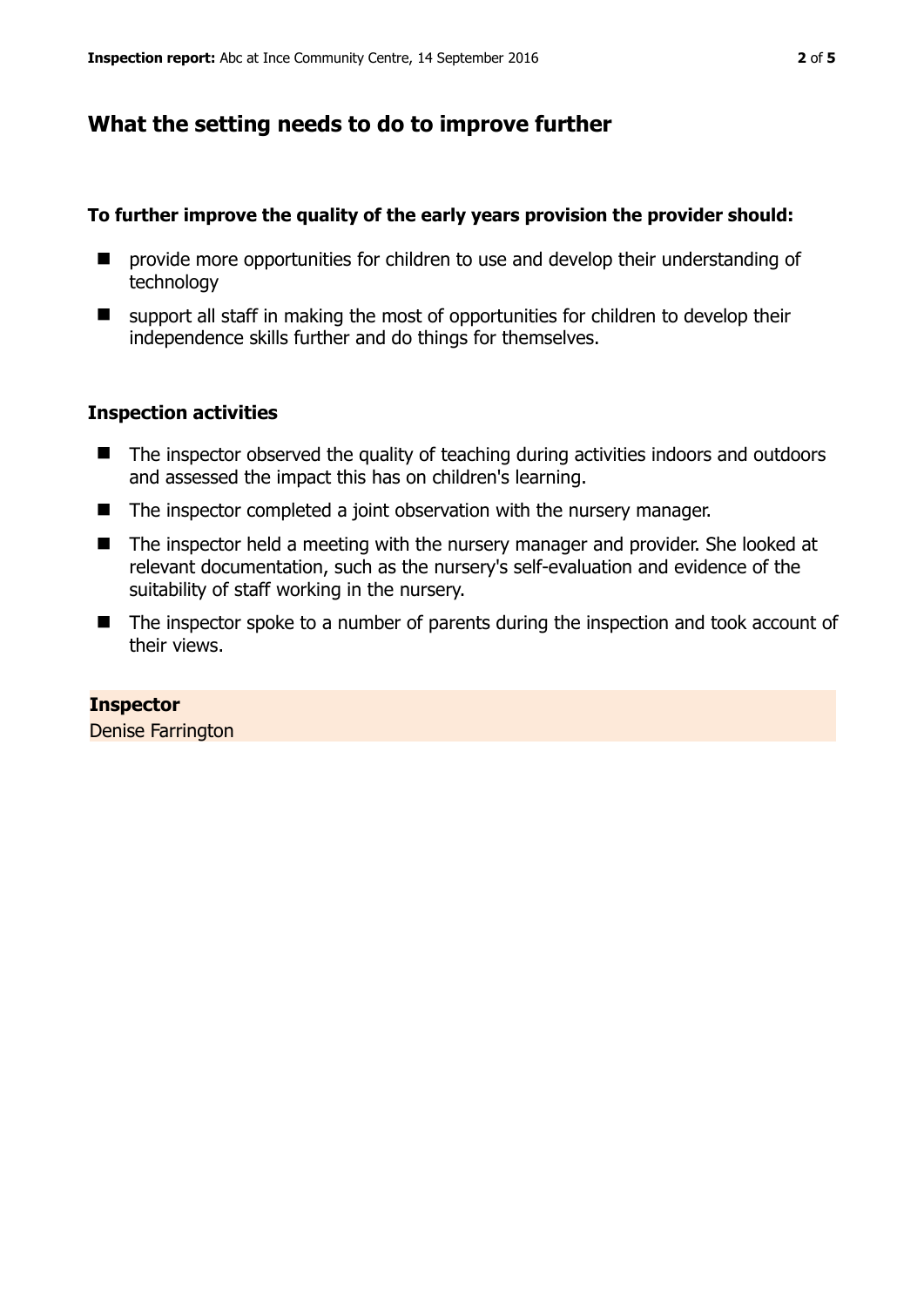## **Inspection findings**

## **Effectiveness of the leadership and management is good**

The arrangements for safeguarding are effective. Staff regularly check the environment for potential risk and take appropriate steps to ensure children remain safe as they play. Effective staff deployment ensures that children are well cared for during their time at nursery. All staff have a good understanding of safeguarding procedures and know who to contact should they have any concerns about a child's welfare. Staff are very well supported in their role. The manager carefully plans regular training and professional development opportunities. This helps to further strengthen staff's knowledge and skills. Staff understand the importance of working with other providers that children attend. They develop close links with other nurseries, helping to ensure smooth transitions and continuity in care and learning.

## **Quality of teaching, learning and assessment is good**

Staff regularly gather information from parents about what their child can do at home. They find out about children's current interests and use this information to plan activities which children find engaging and motivating. For example, a child's interest in bugs prompted staff to provide opportunities for children to have a bug hunt. They use magnifying lenses in compost outdoors. Staff develop children's social, physical and communication skills well. They talk to children about what they are doing and ask questions to further extend their learning. Children develop their understanding of new words and staff introduce vocabulary as they play with them. For example, staff use interesting words, such as gloopy and dissolve, to describe what happens to ingredients. Children help to mix them together to make play dough. Staff support children to count and calculate during their self-chosen play activities.

## **Personal development, behaviour and welfare are good**

Staff treat children with kindness and respect. They are good role models. Staff consistently manage children's behaviour in a positive way. They gently remind children when their behaviour is not appropriate and praise them when they see them helping their friends and taking turns. Children enjoy close relationships with their key person and are eager to involve them in their play. Staff support children's self-esteem and motivation to learn as they regularly praise their efforts and celebrate their achievements. Staff understand the importance of a healthy lifestyle. For example, they talk to children about healthy foods at snack time. Staff ensure children follow good hygiene routines. Children have regular opportunities to develop their physical skills in the fresh air. They enjoy a wide range of outdoor activities. Staff sensitively support children to understand the similarities and differences between themselves and other people within the community.

## **Outcomes for children are good**

All children make good progress from their starting points. They are confident learners who eagerly try new experiences. Children develop a range of key skills that helps to prepare them for what they need to learn next. They are well prepared emotionally for the move on to school.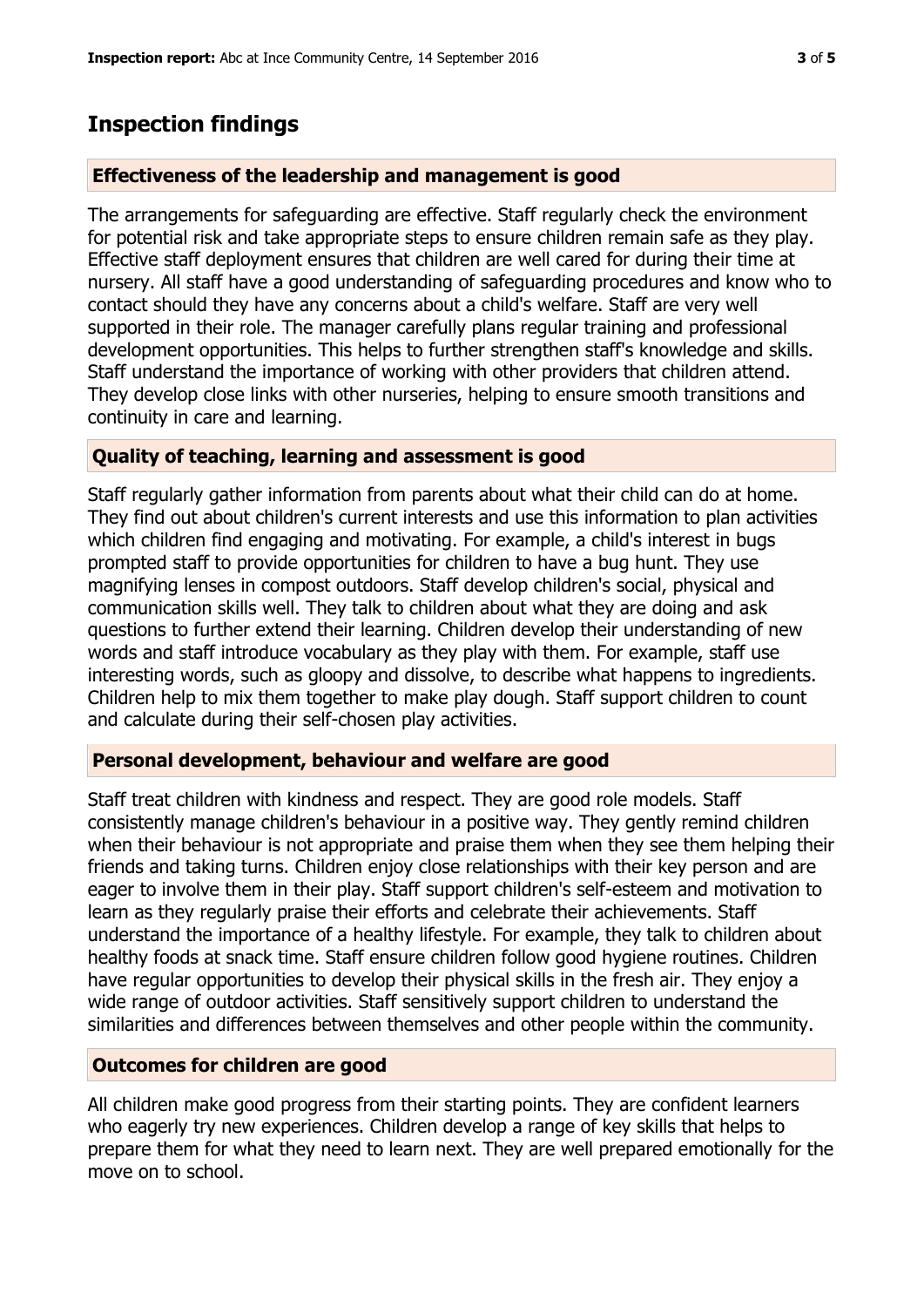## **Setting details**

| Unique reference number                             | EY482696                      |
|-----------------------------------------------------|-------------------------------|
| <b>Local authority</b>                              | Wigan                         |
| <b>Inspection number</b>                            | 993856                        |
| <b>Type of provision</b>                            | Sessional provision           |
| Day care type                                       | Childcare - Non-Domestic      |
| <b>Registers</b>                                    | Early Years Register          |
| <b>Age range of children</b>                        | $2 - 3$                       |
| <b>Total number of places</b>                       | 20                            |
| Number of children on roll                          | 28                            |
| Name of registered person                           | <b>ABC Pre-School Limited</b> |
| <b>Registered person unique</b><br>reference number | RP904175                      |
| Date of previous inspection                         | Not applicable                |
| <b>Telephone number</b>                             | 01942 233077 / 07495 334581   |

Abc at Ince Community Centre was registered in 2014. The nursery employs six members of childcare staff all of whom hold appropriate early years qualifications at level 3 or above. The nursery opens from Monday to Friday term time only. Sessions are from 9am until 3pm. The nursery provides funded early education for two- and three-year-old children.

This inspection was carried out by Ofsted under sections 49 and 50 of the Childcare Act 2006 on the quality and standards of provision that is registered on the Early Years Register. The registered person must ensure that this provision complies with the statutory framework for children's learning, development and care, known as the early years foundation stage.

Any complaints about the inspection or the report should be made following the procedures set out in the guidance 'Complaints procedure: raising concerns and making complaints about Ofsted', which is available from Ofsted's website: www.gov.uk/government/organisations/ofsted. If you would like Ofsted to send you a copy of the guidance, please telephone 0300 123 4234, or email enquiries@ofsted.gov.uk.